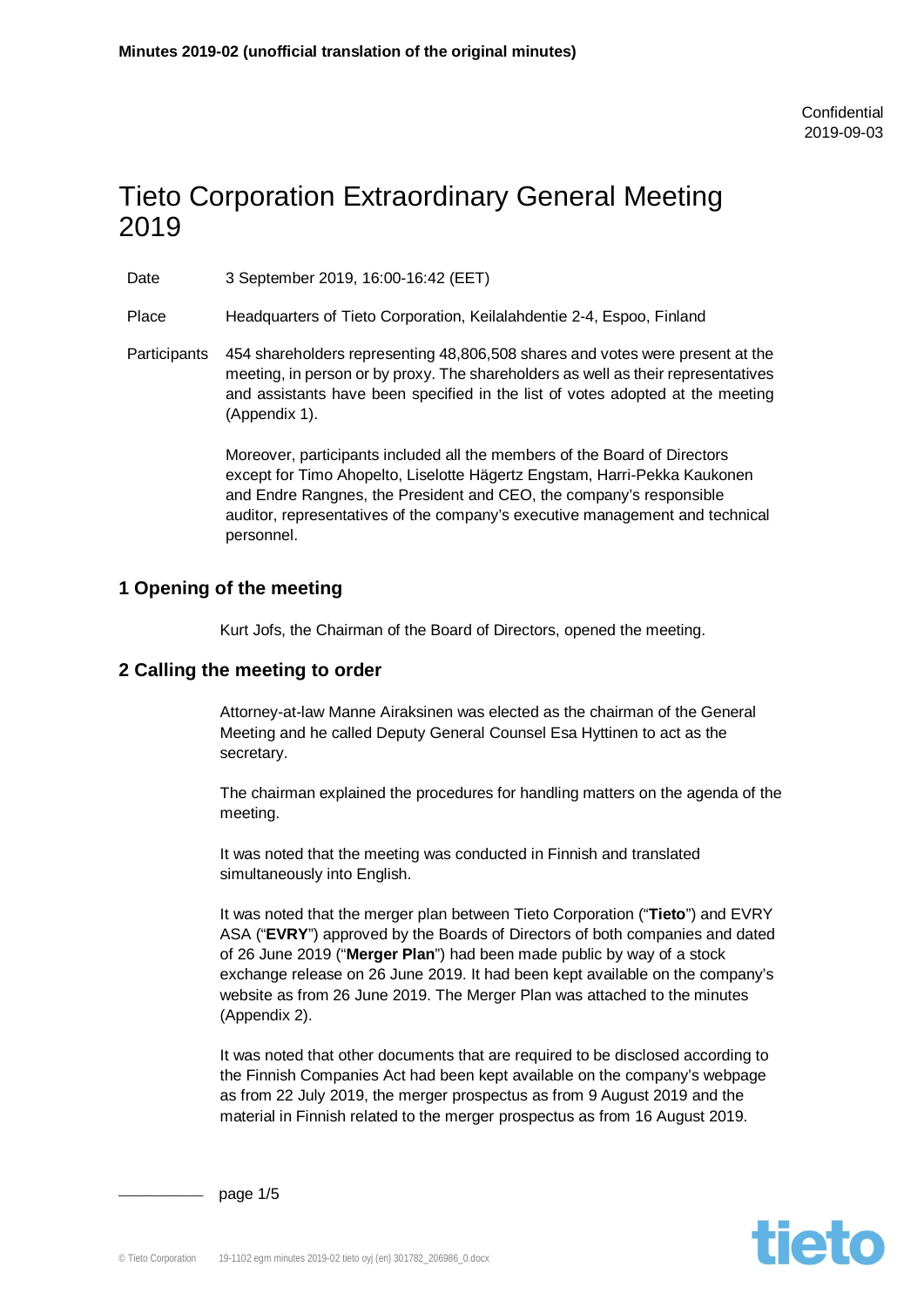**Confidential** 2019-09-03

The chairman noted that the company had received voting instructions of certain nominee registered shareholders before the meeting and that the custody banks representing these shareholders stated that their clients support or oppose the proposals under certain agenda items, or that they abstain from taking part in the decision making, however without presenting any counterproposal under such agenda items.

The chairman noted that unless there will be a vote, the opposing and abstaining votes will be recorded in the minutes.

The summary list of the voting instructions of the shareholders represented by the custody banks was attached to the minutes (Appendix 3).

## **3 Election of persons to scrutinize the minutes and to supervise the counting of votes**

Elina Niiranen and Markku Leppälä were elected to scrutinize the minutes of the meeting and to supervise the counting of votes, if needed.

#### **4 Recording the legality of the meeting**

It was noted that the notice of the General Meeting had been made public in its entirety by way of a stock exchange release on 22 July 2019 and published on the same date on the company's website www.tieto.com/tietoevry. It was also noted that newspaper advertisements regarding the notice had been published in Helsingin Sanomat and Dagens Nyheter on 29 July 2019.

It was noted that the General Meeting had been legally convened in accordance with the provisions of Articles of Association and the Companies Act and therefore constituted a quorum.

Extracts of the notice of the meeting and advertisements published in the said newspapers were attached to the minutes (Appendices 4, 5 and 6).

#### **5 Recording the attendance at the meeting and adoption of the list of votes**

A list of attendees as of the beginning of the meeting and a list of votes represented at the meeting were presented, according to which 454 shareholders were present either in person, by a legal representative or by proxy. It was recorded that 48,806,508 shares and votes were represented at the beginning of the meeting.

The list of attendees at the beginning of the meeting and the list of votes were attached to the minutes (Appendix 1). It was noted that the list of votes shall be adjusted to correspond to the attendance at the beginning of a possible vote.

It was recorded that according to the Articles of Association, no shareholder is allowed to vote with more than one fifth (1/5) of the votes represented at the



page 2/5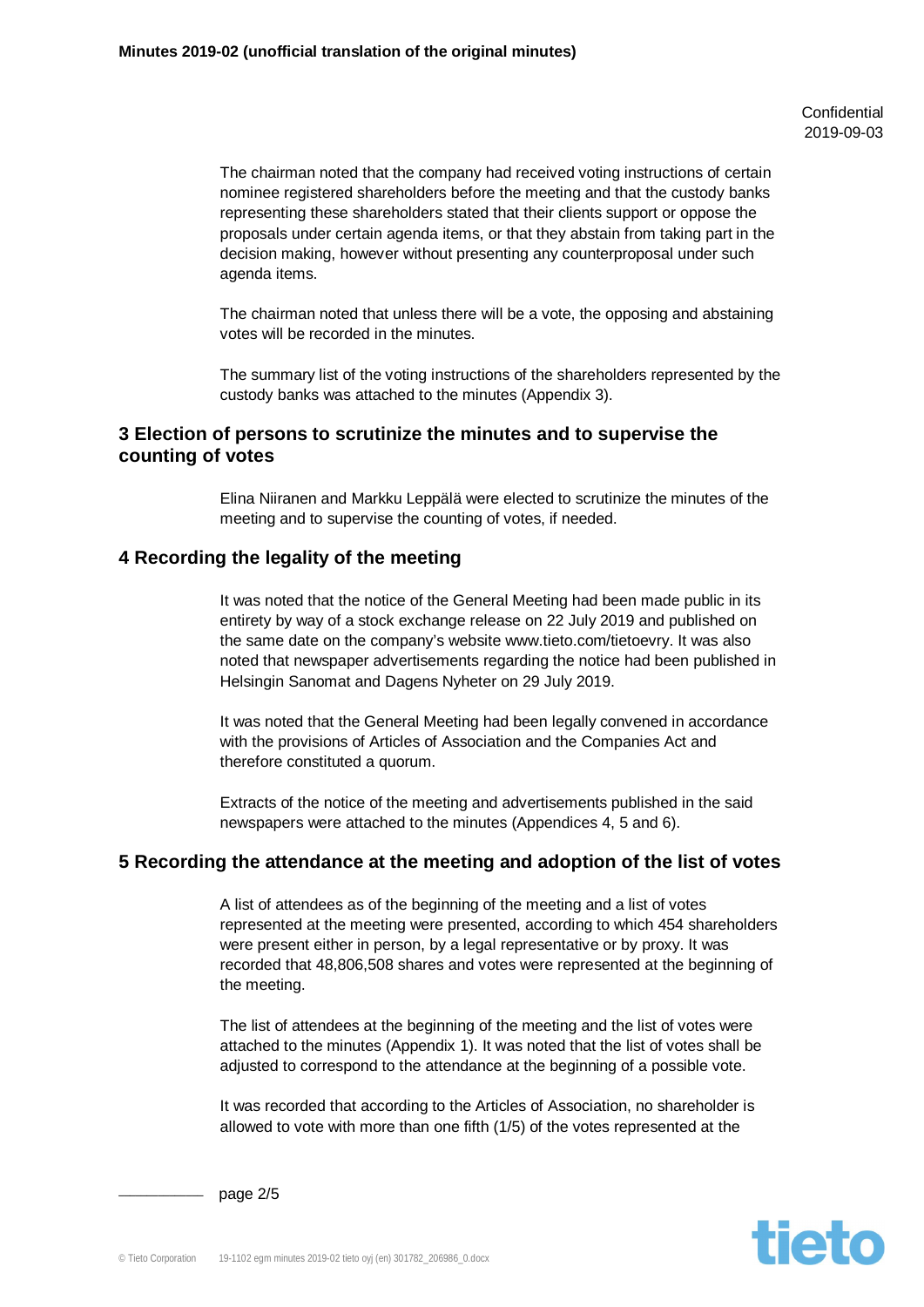meeting, i.e. with more than 9,761,301 votes based on the situation at the beginning of the meeting.

## **6 Resolution items relating to the merger of Tieto Corporation and EVRY ASA**

It was noted that the resolution on the merger between Tieto and EVRY shall be made under this agenda item 6 and that the item has been dividend in two subsections: the background of the merger shall be presented under section 6.1 and the decision on the merger shall be made under section 6.2.

#### 6.1 Preamble

It was noted that Tieto had on 18 June 2019 published a stock exchange release on combining the operations of Tieto and EVRY through a cross-border absorption merger pursuant to the Finnish and Norwegian Companies Acts, where EVRY shall merge into Tieto. As a consequence of the merger all assets and liabilities of EVRY shall transfer to Tieto without a liquidation procedure and EVRY shall dissolve and the shareholders of EVRY shall receive as a merger consideration new shares issued by Tieto and cash based on their current shareholdings.

It was noted that in order to complete the merger, the Board of Directors of Tieto had proposed to the Extraordinary General Meeting that it would make the resolution on the cross-border absorption merger between Tieto and EVRY in accordance with the Merger Plan that had been approved by the Boards of Directors of both companies and dated of 26 June 2019 and entered into the Norwegian companies' register on 27 June 2019 and into the Finnish Trade Register on 28 June 2019.

It was noted that the current shareholders of Tieto, representing in total approximately 25% of all shares and votes in Tieto, had irrevocably undertaken to attend the Extraordinary General Meeting and vote in favour of the proposals of the Board of Directors.

It was noted that in addition to the Merger Plan, the merger has been described in detail in stock exchange releases, the English merger prospectus and the Finnish-language material related to the merger prospectus that were kept publicly available on Tieto's webpages.

#### 6.2 Decision upon the merger

It was noted that the Board of Directors of Tieto had proposed to the Extraordinary General Meeting that it would make the resolution on the crossborder absorption merger between Tieto and EVRY in accordance with the Merger Plan. It was noted that the proposal includes, *inter alia*, that as part of the approval of the merger, but however as conditional to the registration of the execution of the merger, as in detail described in the Merger Plan the General Meeting would decide to:



page 3/5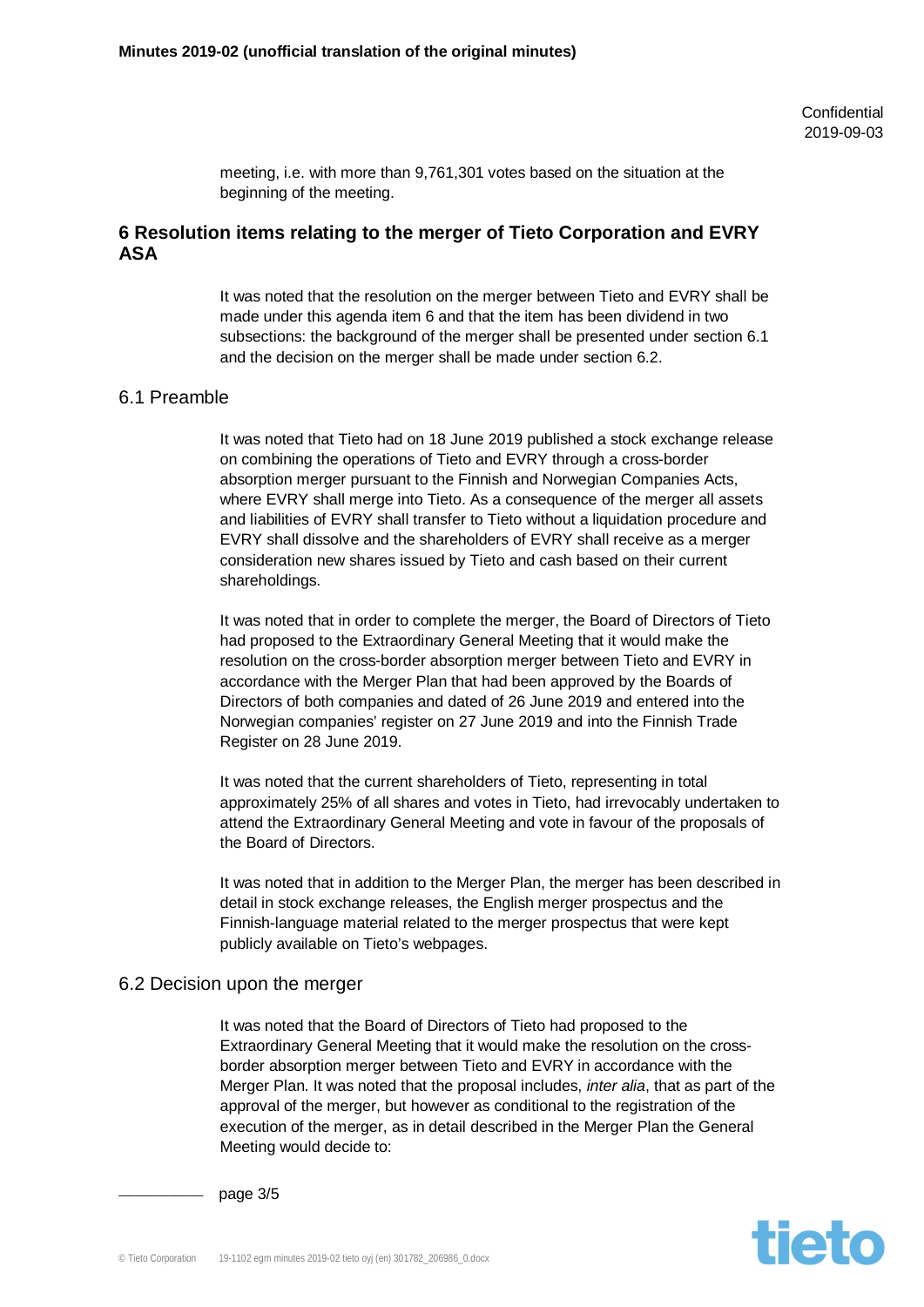**Confidential** 2019-09-03

- a) approve the amended Articles of Association of the Combined Company in the form attached to the Merger Plan;
- b) resolve on the issuance of 0,1200 new Tieto shares and cash of 5,28 Norwegian krona against each EVRY share as the merger consideration to the shareholders of EVRY;
- c) resolve nine (9) as the number of the members of the Board of Directors of the Combined Company;
- d) resolve to elect Tomas Franzén as the chairman of the Combined Company and Timo Ahopelto, Liselotte Hägertz Engstam, Harri-Pekka Kaukonen, Niko Pakalén, Endre Rangnes, Rohan Haldea, Salim Nathoo and Leif Teksum as the members of the Board of Directors;
- e) resolve on the remuneration of the Board of Directors of the Combined Company in accordance with Tieto's Annual General Meeting decision on 21 March 2019, however in proportion to the length of their term of office; and
- f) resolve on a temporary deviation from the Charter of the Tieto Shareholders' Nomination Board so that the members to the Shareholders' Nomination Board shall be determined based on the date following the date of the registration of the execution of the merger or, if not a business day, on the first business day following such registration date.

It was noted that the Merger Plan, including the aforementioned key items (a) - (f), forms an entirety, which requires that all the individual items must be approved by a single decision and, in accordance with the Companies Act, the Extraordinary General Meeting can only approve or reject the Merger Plan and resolution items included in it, but cannot amend the Merger Plan.

The Chairman of the Board of Directors Kurt Jofs and the President and CEO Kimmo Alkio presented the proposed merger and its effects on the company and answered to the questions of the shareholders.

The General Meeting resolved to approve the merger of EVRY into Tieto without any counterproposals in accordance with the Merger Plan and proposals of the Board of Directors and Shareholders' Nomination Board.

It was recorded that certain shareholders had in advance notified to the company 166,514 abstaining votes and shareholders with 9,526,411 opposing votes, however without demanding voting.

# **7 Closing of the meeting**

It was recorded that all the decisions of the General Meeting had been made unanimously unless otherwise indicated in the minutes.



page  $4/5$